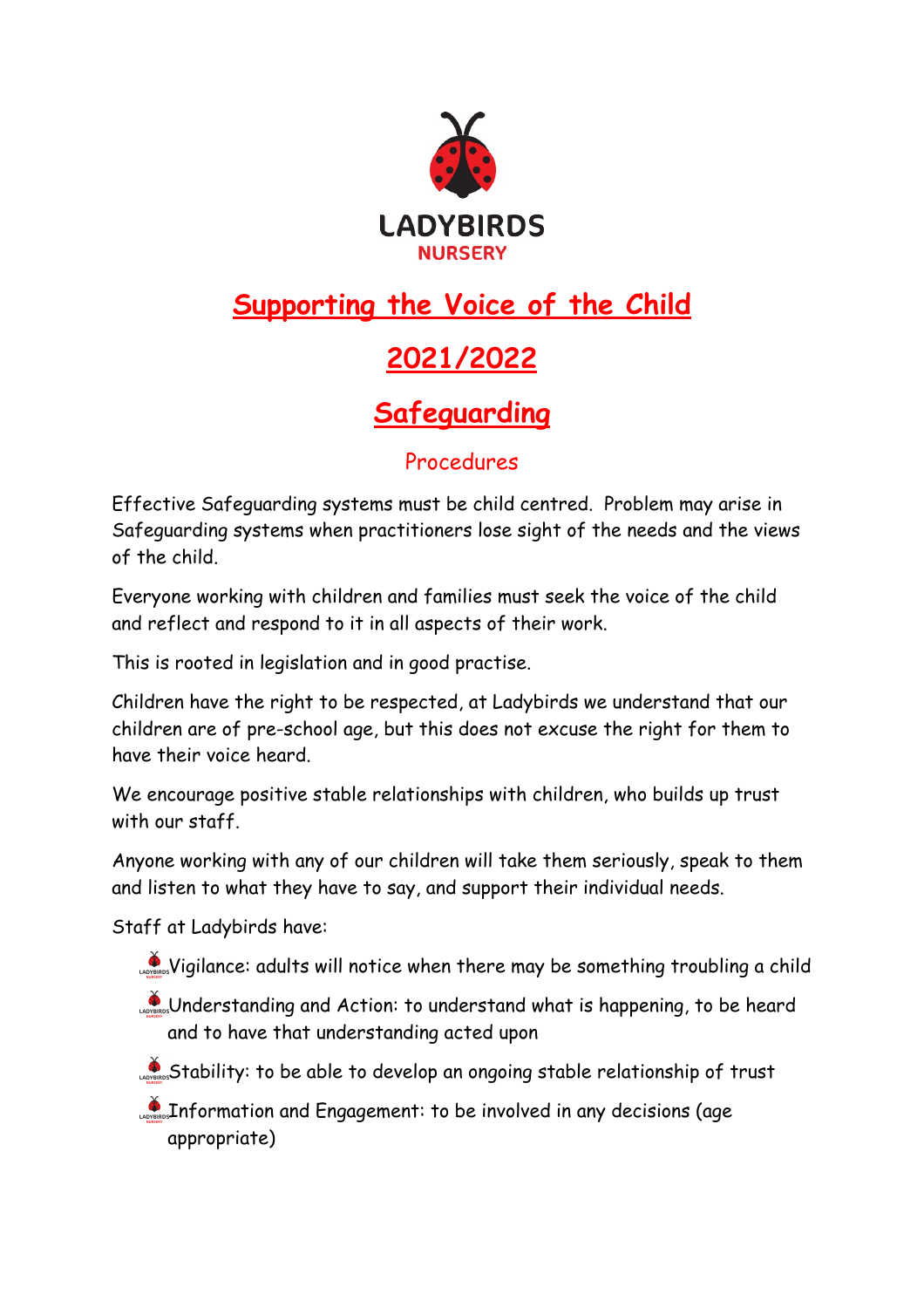Explanations: to be informed of outcomes of any decisions made (age appropriate)

 $\mathcal{A}$ dvocacy: to help them to put their views forward

### Talking to our Young Children

Initial discussions with our young children will be conducted in a manner that minimises any undue stress to them, and maximises the likelihood that they will feel enabled and supported in sharing any information they wish to give. Our children will be given time in order to develop trust.

We encourage our staff to:

Listen openly and seek the views of the child without advising or judging

Consult with other practitioners working with the child to ensure that confusing messages are avoided, and that the child is not asked to repeat their information unnecessarily. (Taking confidentiality into consideration at all times)

 $\mathcal{A}$ llow time for the child to speak without interruptions

 $\sum_{n=1}^{\infty}$  Any disclosures made must be brought to the attention of the Designated Safeguarding Officers (Gill and Zoe) as a matter of urgency.

 $\mathcal{L}_{\text{cross}}$  Covid 19 - This policy is particularly important. Children will deal will the coronavirus pandemic in lots of different ways.

They may have suffered a bereavement, they may have been shielding because of a vulnerable adult in the house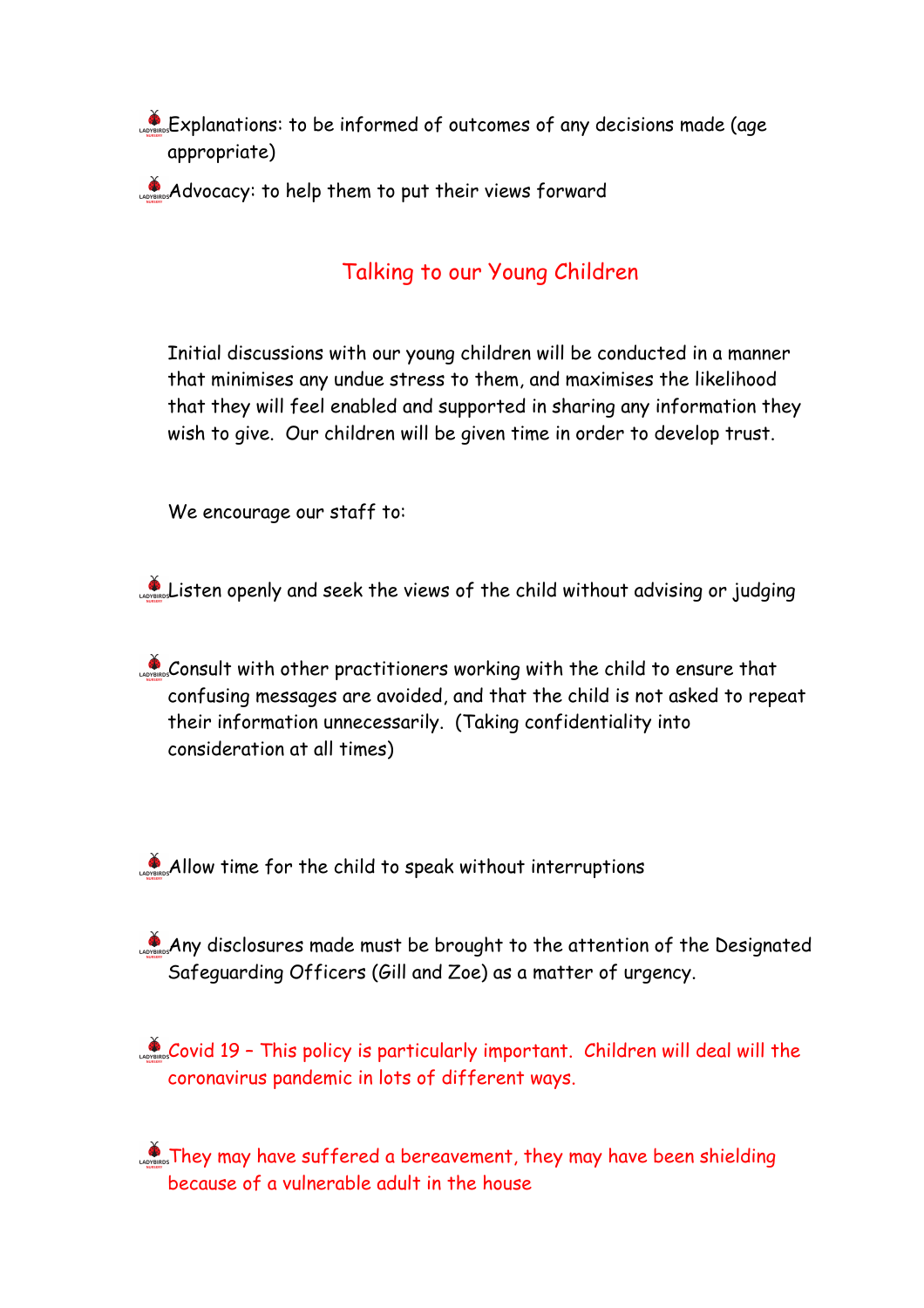They may have been shielding because they are vulnerable themselves

They may have some separation anxiety when the return to nursery after being at home with parents during lockdown

They may have had a parent who has been Covid 19 positive and had to have hospital treatment

They may have had to isolate away from parents due to parents jobs, so not having seen parents for a long time, then having to return to nursery

 $\sum_{n=1}^{\infty}$  They may not have been out of their home for the lockdown period, may be due to parental anxiety

They may be an only child, and not associated with any other child since lockdown began, therefore, they might have forgotten how to 'play' and 'share' and we expect them to come back into nursery and play and share again…..

They may have been subject to any kind of abuse or mistreatment, and their only safe place is nursery, so they are over keen to come back….

 $\sum_{n=1}^{\infty}$  They may have witnessed domestic abuse from their parents, they may display this during play once back at nursery

They may have missed grandparents who, before the lockdown, took over some care of the child

 $\sum_{n=1}^{\infty}$  They may just simply be happy children, who can overcome anything and take things in their stride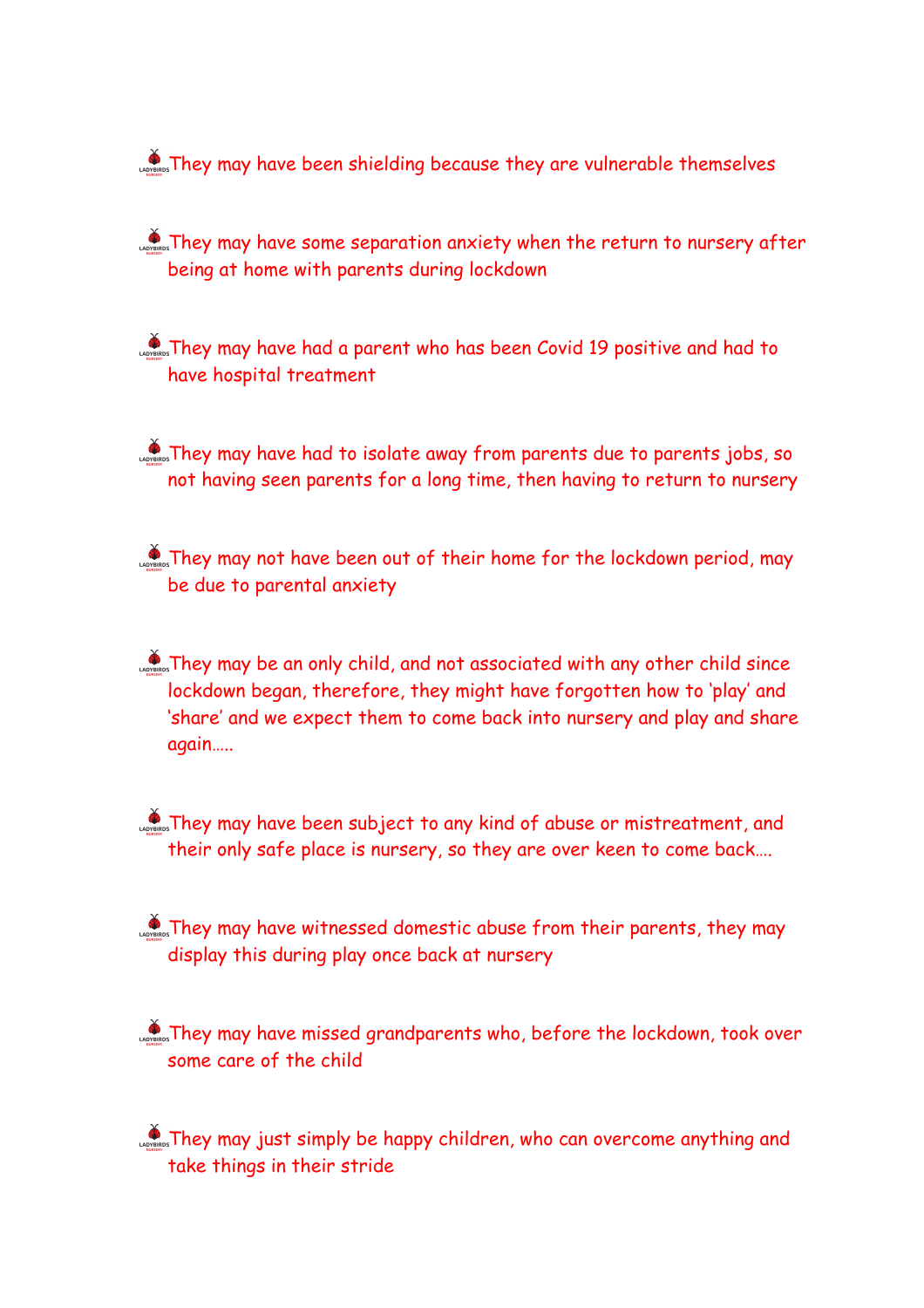Whatever their situation will have been during our Lockdown period, it will certainly have had some effect on our little Ladybirds.

 $\mathcal{L}_{\text{noncons}}$  It is now our job to give them love, security, a warm welcome back and the learning opportunities that they deserve.

We will make nursery a safe place

We will ensure that we put all the safety procedures in place that we have set out in our policies

We welcome back our little Ladybirds with open arms, and will make sure we spend time listening to their stories about their Lockdown experiences and do our very best to reassure them.

### Recording Information

Any conversations that may cause any kind of concern will be reported to the Safeguarding Officers, who will then make steps to record and if necessary, make any referrals deemed necessary.

This policy will be reviewed sooner than the review date should any new information become available.

Issue Date April 2019

To be reviewed April 2020

Date reviewed June 2020

Date to be Reviewed August 2020 (Additional Covid 10 Information)

Date Reviewed September 2021

Date to be Reviewed September 2022

Date Reviewed December 2021

Date to be Reviewed December 2022